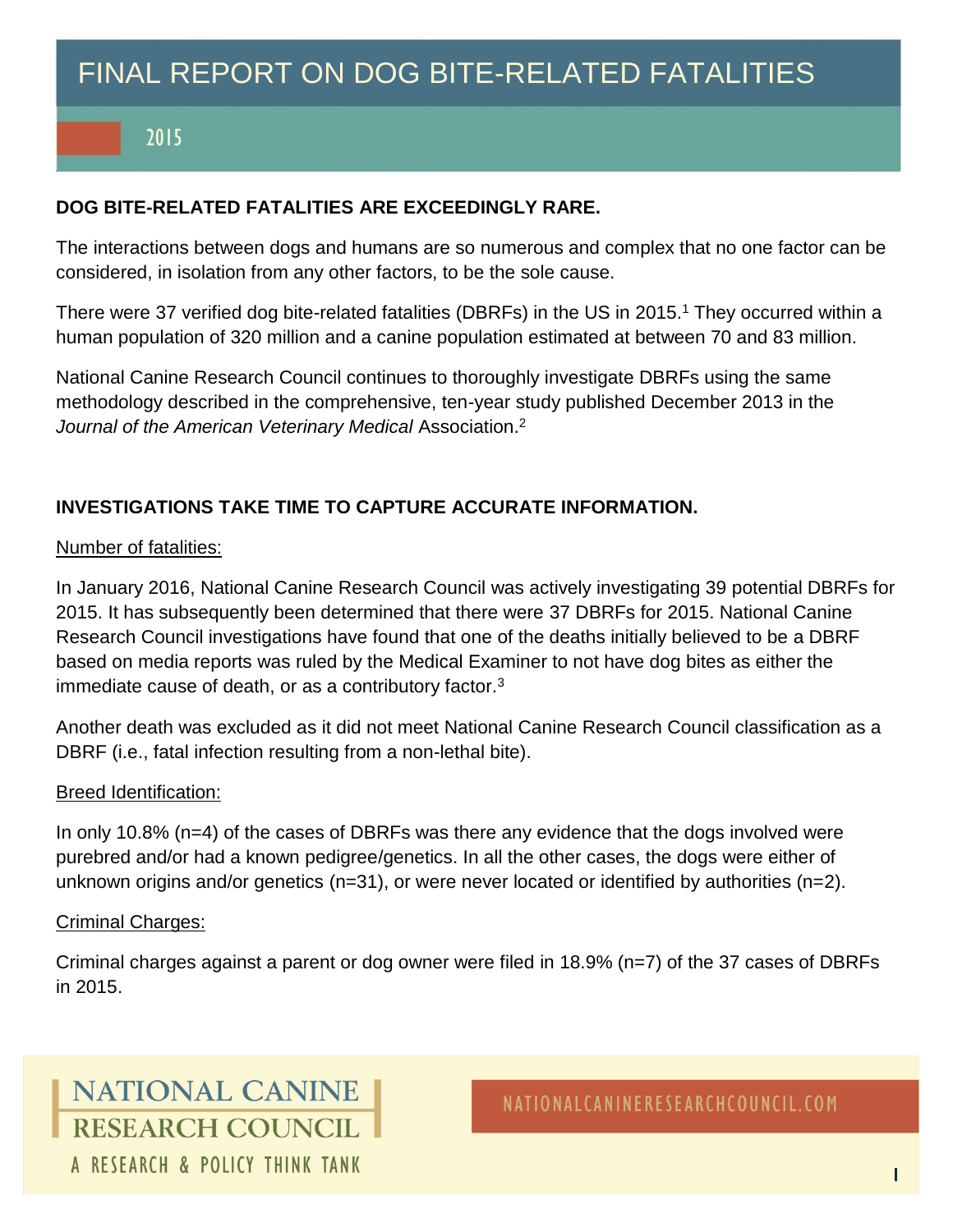## **MULTIPLE FACTORS CONTINUE TO CO-OCCUR THAT ARE WITHIN THE CONTROL OF OWNERS.**

The December 2013 study is the most comprehensive multifactorial study of DBRFs to be completed since the subject was first studied in the 1970's. Covering all incidents that occurred during the tenyear period 2000 - 2009, it is based on investigative techniques and data developed by National Canine Research Council not previously employed in dog bite or DBRF studies.

The study reliably identified seven factors potentially within the control of dog owners and caretakers that co-occurred, in various combinations, in the overwhelming majority of DBRFs the authors examined:

| <b>Factor</b>                                                                                                                | <b>Cases from 2000-2009</b><br>with this factor present |
|------------------------------------------------------------------------------------------------------------------------------|---------------------------------------------------------|
| No able-bodied person being present to intervene.                                                                            | 87.1%                                                   |
| The victim having no familiar relationship with the dog(s).                                                                  | 85.2%                                                   |
| The owner failing to neuter/spay the dog(s).                                                                                 | 84.4%                                                   |
| A victim's compromised ability, whether based on age or<br>physical condition, to manage their interactions with the dog(s). | 77.4%                                                   |
| The owner keeping dog(s) as resident, rather than as a family<br>pet.                                                        | 76.2%                                                   |
| The owner's prior mismanagement of the dog(s).                                                                               | 37.5%                                                   |
| The owner's abuse or neglect of the dog(s).                                                                                  | 21.1%                                                   |

The study, as had DBRF studies published previously, found no evidence that one kind of dog is more likely to injure a human being than another kind of dog.

## **THESE FACTORS CO-OCCUR: THERE IS NO SINGLE FACTOR.**

Four or more of the factors identified co-occurred in 80.5% of the incidents during the ten-year period studied. Only very rarely (in 2.5% of the cases) was there only one factor identified. Serious and fatal dog bite incidents are complex, multifactorial events.

**NATIONAL CANINE** RESEARCH COUNCIL A RESEARCH & POLICY THINK TANK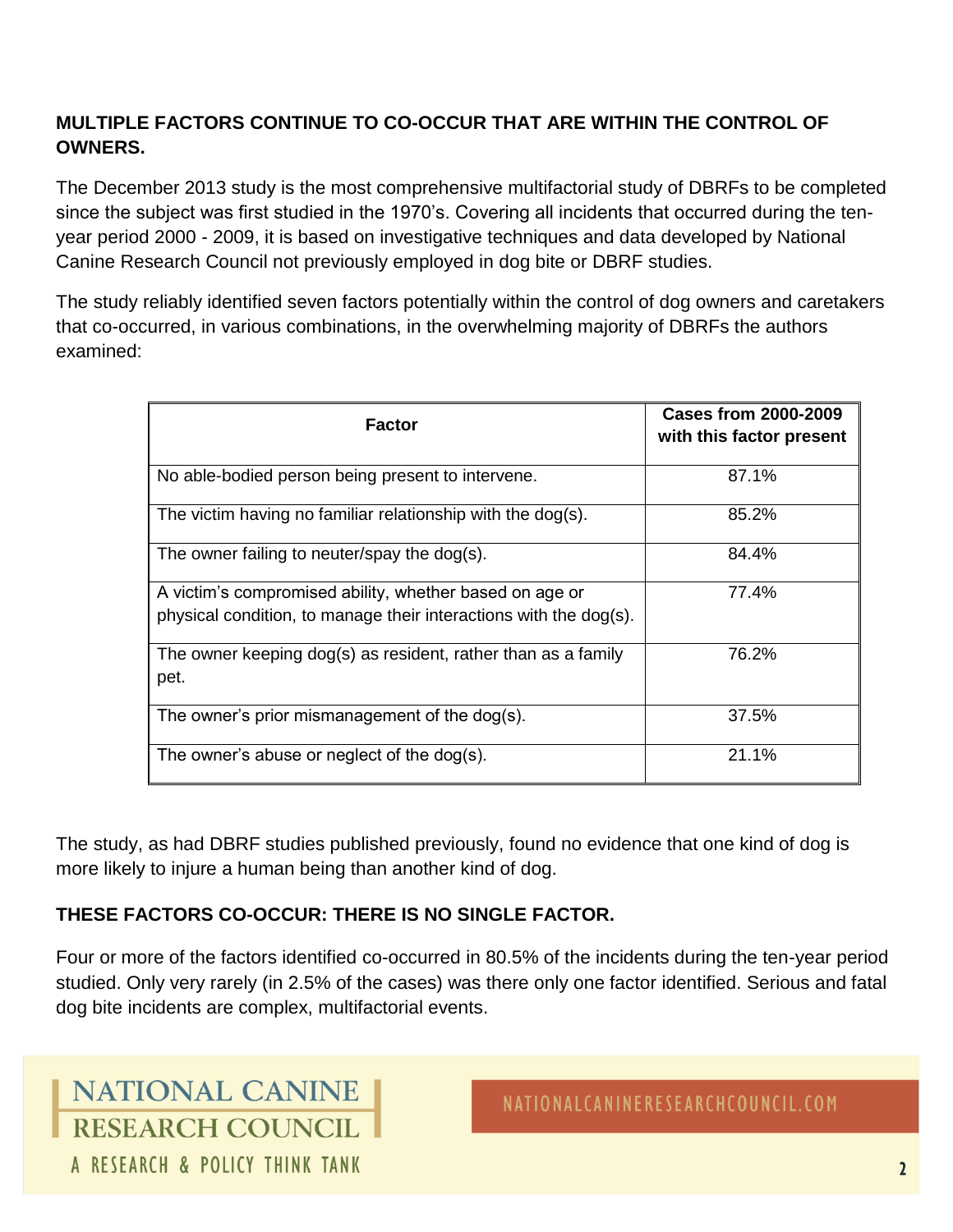

## **THE CONCLUSION OF EXPERTS: SERIOUS AND FATAL DOG BITE-RELATED INJURIES ARE MULTIFACTORIAL.**

Annual reports and detailed case histories considered in isolation will not enhance awareness of what the experts have agreed on. Minor annual fluctuations in co-occurrence of owner factors, or dramatic, one-of-a-kind case histories may, in fact, obscure rather than enlighten. No single factor has been shown, in isolation from other factors, to be the sole cause of a dog bite-related injury or fatality. Professionals studying dog bite-related injuries, even when venturing speculations regarding breed, have been remarkably consistent in their recommendation of pet ownership and child safety practices directly relevant to prevention, and against regulating dogs on the basis of breed or appearance.<sup>4</sup>

### **Updated December 31, 2016.**

#### SOURCES and NOTES:

1. See "National Canine Research Council Protocol: Definition of a DBRF": http://www.nationalcanineresearchcouncil.com/injurious-dog-bites/dog-bite-related-fatalities

## **NATIONAL CANINE RESEARCH COUNCIL** A RESEARCH & POLICY THINK TANK